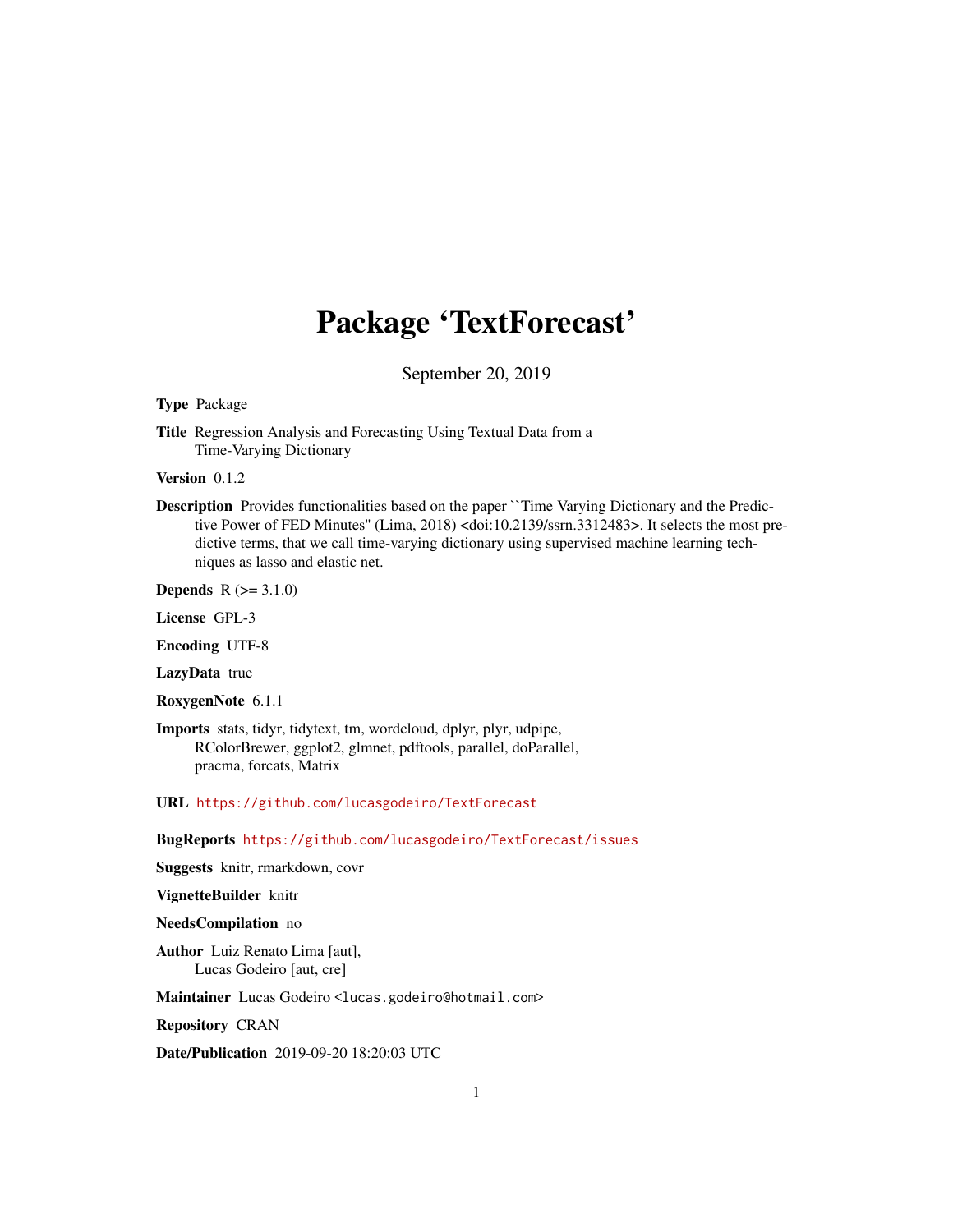## <span id="page-1-0"></span>R topics documented:

|        | 3   |
|--------|-----|
|        | 4   |
|        | 5   |
|        | 6   |
|        | 6   |
|        | 7   |
|        | 8   |
|        | 8   |
|        | 9   |
|        | 9   |
|        | 10  |
| tf idf | -11 |
|        | -11 |
|        | 12  |
|        | 13  |
|        | -14 |
|        |     |

#### **Index** and the contract of the contract of the contract of the contract of the contract of the contract of the contract of the contract of the contract of the contract of the contract of the contract of the contract of th

get\_collocations *get\_collocations function*

## Description

get\_collocations function

## Usage

```
get_collocations(corpus_dates, path_name, ntrms, ngrams_number, min_freq,
 language)
```

| corpus_dates  | a character vector indicating the subfolders where are located the texts.                                                                                                                       |
|---------------|-------------------------------------------------------------------------------------------------------------------------------------------------------------------------------------------------|
| path_name     | the folders path where the subfolders with the dates are located.                                                                                                                               |
| ntrms         | maximum numbers of collocations that will be filtered by tf-idf. We rank the<br>collocations by tf-idf in a decreasing order. Then, after we select the words with<br>the ntrms highest tf-idf. |
| ngrams_number | integer indicating the size of the collocations. Defaults to 2, indicating to com-<br>pute bigrams. If set to 3, will find collocations of bigrams and trigrams.                                |
| min_freq      | integer indicating the frequency of how many times a collocation should at least<br>occur in the data in order to be returned.                                                                  |
| language      | the texts language. Default is english.                                                                                                                                                         |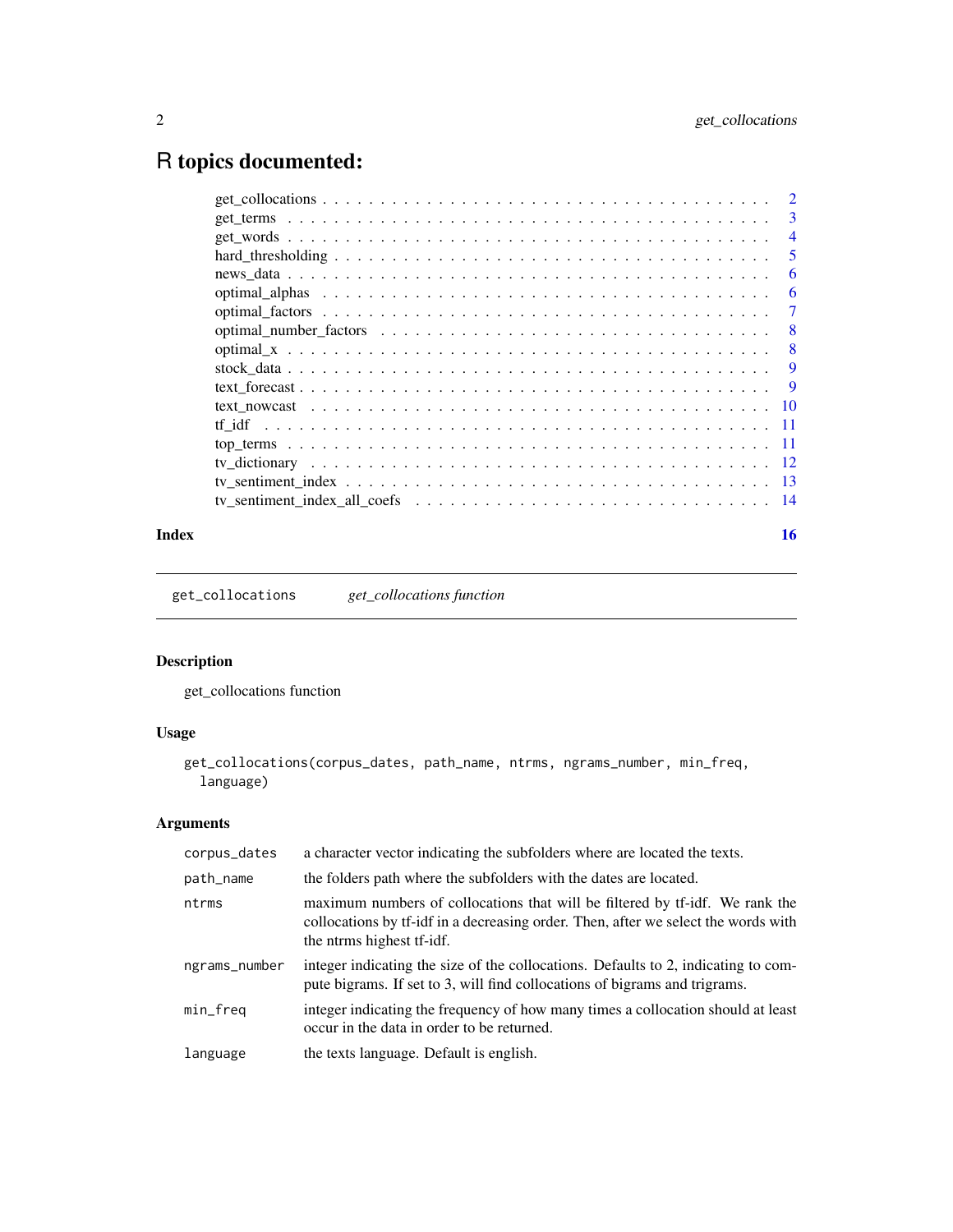#### <span id="page-2-0"></span>get\_terms 3

#### Value

a list containing a sparse matrix with the all collocations couting and another with a tf-idf filtered collocations counting according to the ntrms.

#### Examples

```
st_year=2017
end_year=2018
path_name=system.file("news",package="TextForecast")
qt=paste0(sort(rep(seq(from=st_year,to=end_year,by=1),12)),
c("m1", "m2", "m3", "m4", "m5", "m6", "m7", "m8", "m9", "m10", "m11", "m12"))z_coll=get_collocations(corpus_dates=qt[1:23],path_name=path_name,
ntrms=500,ngrams_number=3,min_freq=10)
path_name=system.file("news",package="TextForecast")
```

```
days=c("2019-30-01","2019-31-01")
z_coll=get_collocations(corpus_dates=days[1],path_name=path_name,
ntrms=500,ngrams_number=3,min_freq=1)
```
get\_terms *get\_terms function*

## Description

get\_terms function

#### Usage

```
get_terms(corpus_dates, ntrms_words, st, path.name, ntrms_collocation,
 ngrams_number, min_freq, language)
```

| corpus_dates      | a character vector indicating the subfolders where the texts are located.                                                                                                                       |
|-------------------|-------------------------------------------------------------------------------------------------------------------------------------------------------------------------------------------------|
| ntrms_words       | maximum numbers of words that will be filtered by tf-idf. We rank the word by<br>tf-idf in a decreasing order. Then, we select the words with the ntrms highest<br>tf-idf.                      |
| st                | set 0 to stem the words and 1 otherwise.                                                                                                                                                        |
| path.name         | the folders path where the subfolders with the dates are located.                                                                                                                               |
| ntrms_collocation |                                                                                                                                                                                                 |
|                   | maximum numbers of collocations that will be filtered by tf-idf. We rank the<br>collocations by tf-idf in a decreasing order. Then, after we select the words with<br>the ntrms highest tf-idf. |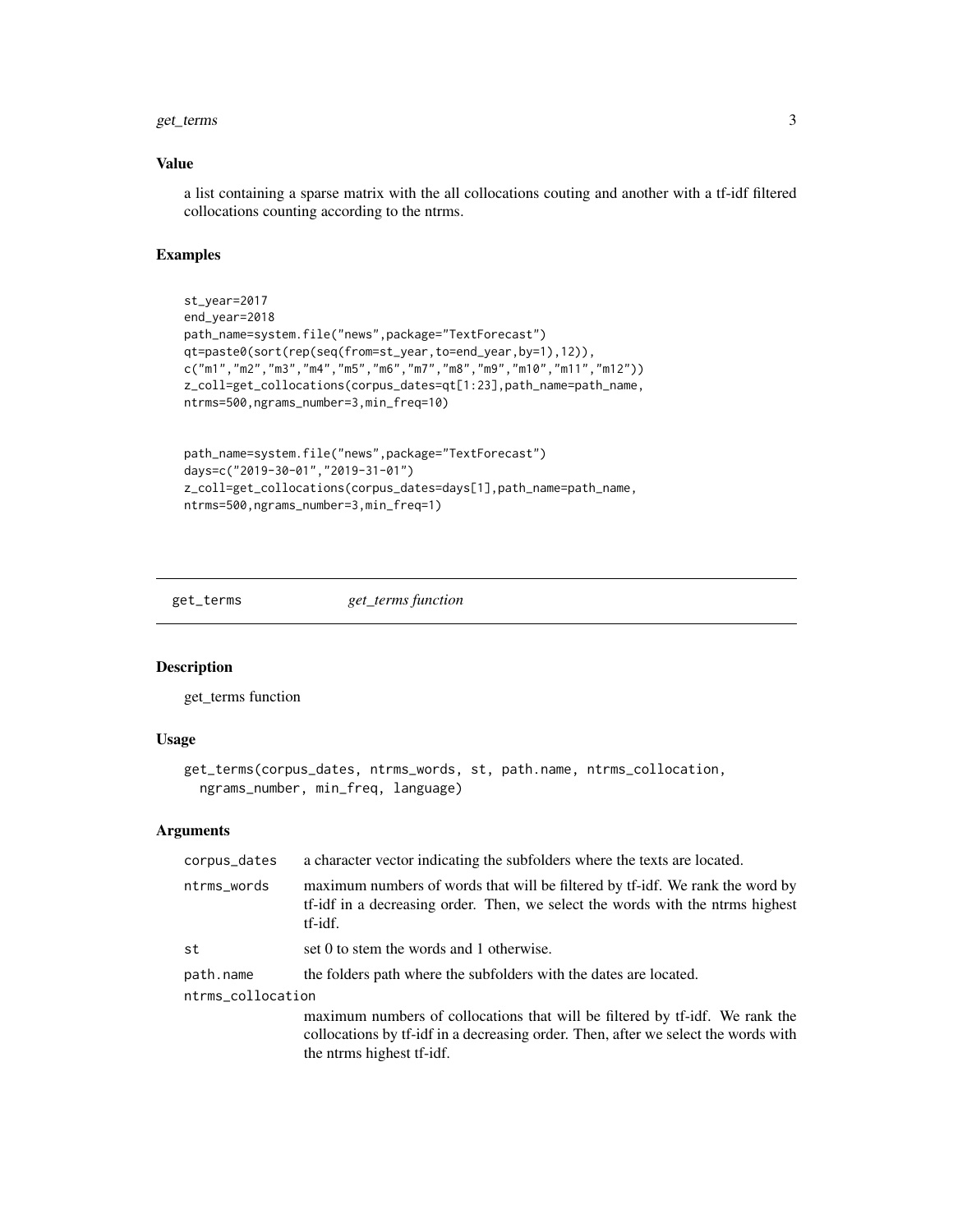<span id="page-3-0"></span>

| ngrams_number | integer indicating the size of the collocations. Defaults to 2, indicating to com-                                             |
|---------------|--------------------------------------------------------------------------------------------------------------------------------|
|               | pute bigrams. If set to 3, will find collocations of bigrams and trigrams.                                                     |
| min_freq      | integer indicating the frequency of how many times a collocation should at least<br>occur in the data in order to be returned. |
| language      | the texts language. Default is english.                                                                                        |

#### Value

a list containing a sparse matrix with the all collocations and words couting and another with a tf-idf filtered collocations and words counting according to the ntrms.

#### Examples

```
st_year=2017
end_year=2018
path_name=system.file("news",package="TextForecast")
qt=paste0(sort(rep(seq(from=st_year,to=end_year,by=1),12)),
c("m1","m2","m3","m4","m5","m6","m7","m8","m9","m10","m11","m12"))
z_terms=get_terms(corpus_dates=qt[1:23],path.name=path_name,
ntrms_words=500,ngrams_number=3,st=0,ntrms_collocation=500,min_freq=10)
```

```
path_name=system.file("news",package="TextForecast")
days=c("2019-30-01","2019-31-01")
z_terms=get_terms(corpus_dates=days[1],path.name=path_name,
ntrms_words=500,ngrams_number=3,st=0,ntrms_collocation=500,min_freq=1)
```
get\_words *get\_words function*

#### Description

get\_words function

#### Usage

```
get_words(corpus_dates, ntrms, st, path_name, language)
```

| corpus_dates | A vector of characters indicating the subfolders where are located the texts.                                                                                              |
|--------------|----------------------------------------------------------------------------------------------------------------------------------------------------------------------------|
| ntrms        | maximum numbers of words that will be filtered by tf-idf. We rank the word by<br>tf-idf in a decreasing order. Then, we select the words with the ntrms highest<br>tf-idf. |
| st           | set 0 to stem the words and 1 otherwise.                                                                                                                                   |
| path_name    | the folders path where the subfolders with the dates are located.                                                                                                          |
| language     | The texts language.                                                                                                                                                        |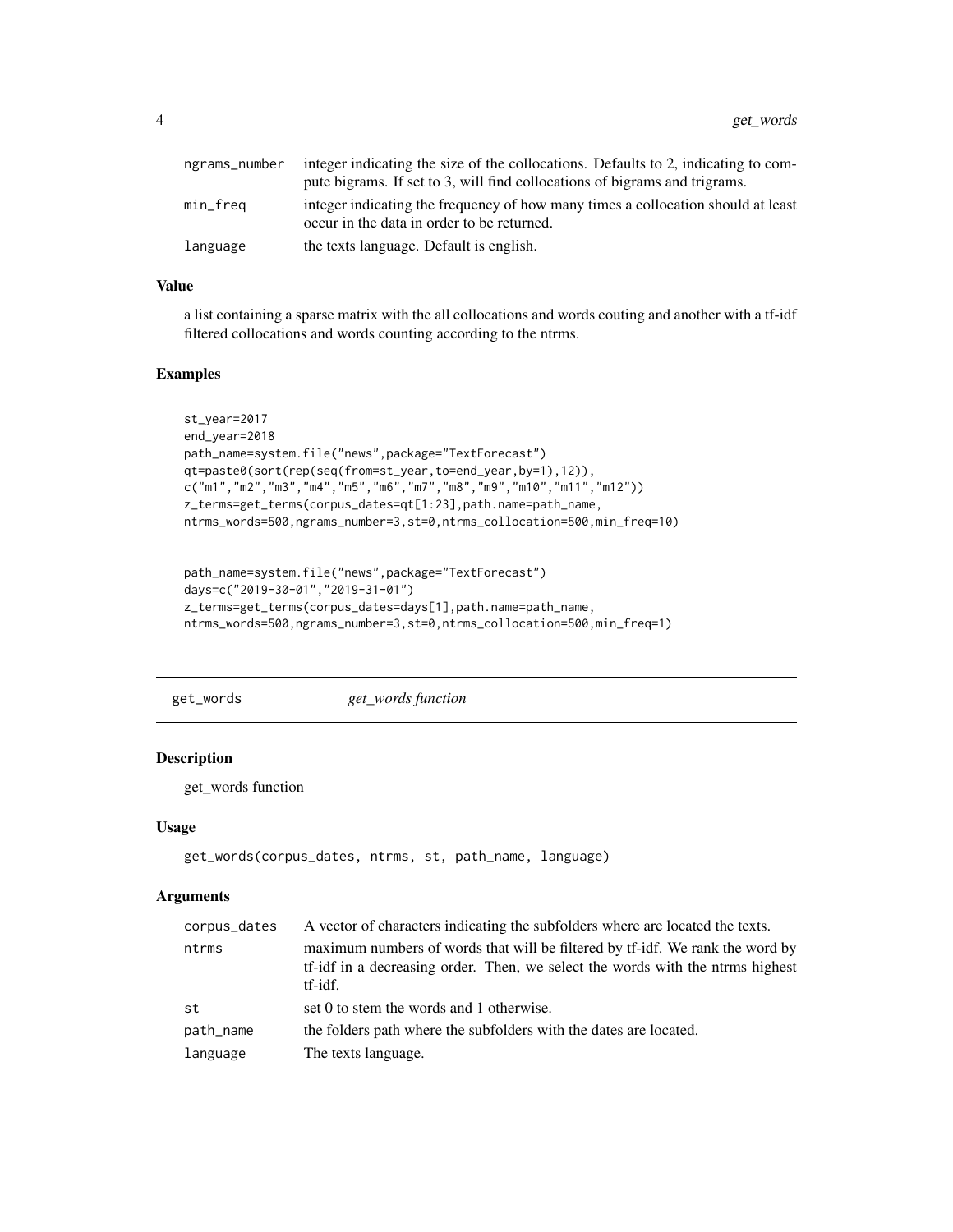## <span id="page-4-0"></span>hard\_thresholding 5

## Value

a list containing a sparse matrix with the all words couting and another with a td-idf filtered words counting according to the ntrms.

#### Examples

```
st_year=2017
end_year=2018
path_name=system.file("news",package="TextForecast")
qt=paste0(sort(rep(seq(from=st_year,to=end_year,by=1),12)),
c("m1","m2","m3","m4","m5","m6","m7","m8","m9","m10","m11","m12"))
z_wrd=get_words(corpus_dates=qt[1:23],path_name=path_name,ntrms=500,st=0)
path_name=system.file("news",package="TextForecast")
days=c("2019-31-01","2019-31-01")
```
z\_wrd=get\_words(corpus\_dates=days,path\_name=path\_name,ntrms=500,st=0)

hard\_thresholding *hard thresholding*

## Description

hard thresholding

### Usage

hard\_thresholding(x, w, y, p\_value, newx)

## Arguments

| $\mathsf{x}$ | the input matrix x.                                                                                    |
|--------------|--------------------------------------------------------------------------------------------------------|
| W            | the optional input matrix w, that cannot be selected.                                                  |
| y            | the response variable.                                                                                 |
| p_value      | the threshold p-value.                                                                                 |
| newx         | matrix that selection will applied. Useful for time series, when we need the<br>observation at time t. |

#### Value

the variables less than p-value.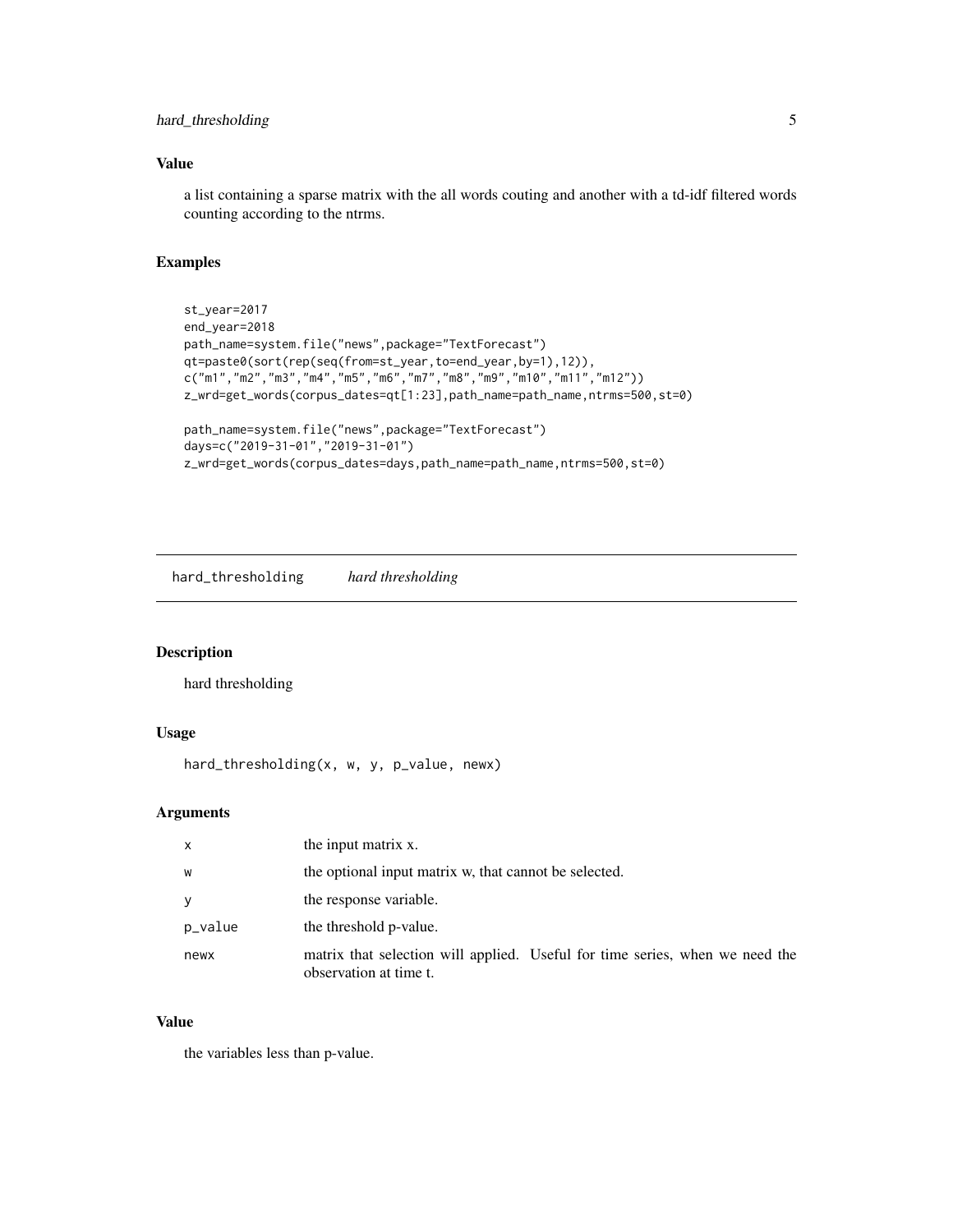#### Examples

```
data("stock_data")
data("optimal_factors")
y=as.matrix(stock_data[,2])
y=as.vector(y)
w=as.matrix(stock_data[,3])
pc=as.matrix(optimal_factors)
t=length(y)
news_factor <- hard_thresholding(w=w[1:(t-1),],x=pc[1:(t-1),],y=y[2:t],p_value = 0.01,newx = pc)
```
news\_data *News Data*

## Description

A simple tibble containing the term counting of the financial news from the wall street journal and the news york times from 1992:01 through 2018:11.

#### Usage

news\_data

#### Format

A tibble with 1631 components.

dates The vector of dates.

X The terms counting.

optimal\_alphas *Title optimal alphas function*

## Description

Title optimal alphas function

#### Usage

```
optimal_alphas(x, w, y, grid_alphas, cont_folds, family)
```
<span id="page-5-0"></span>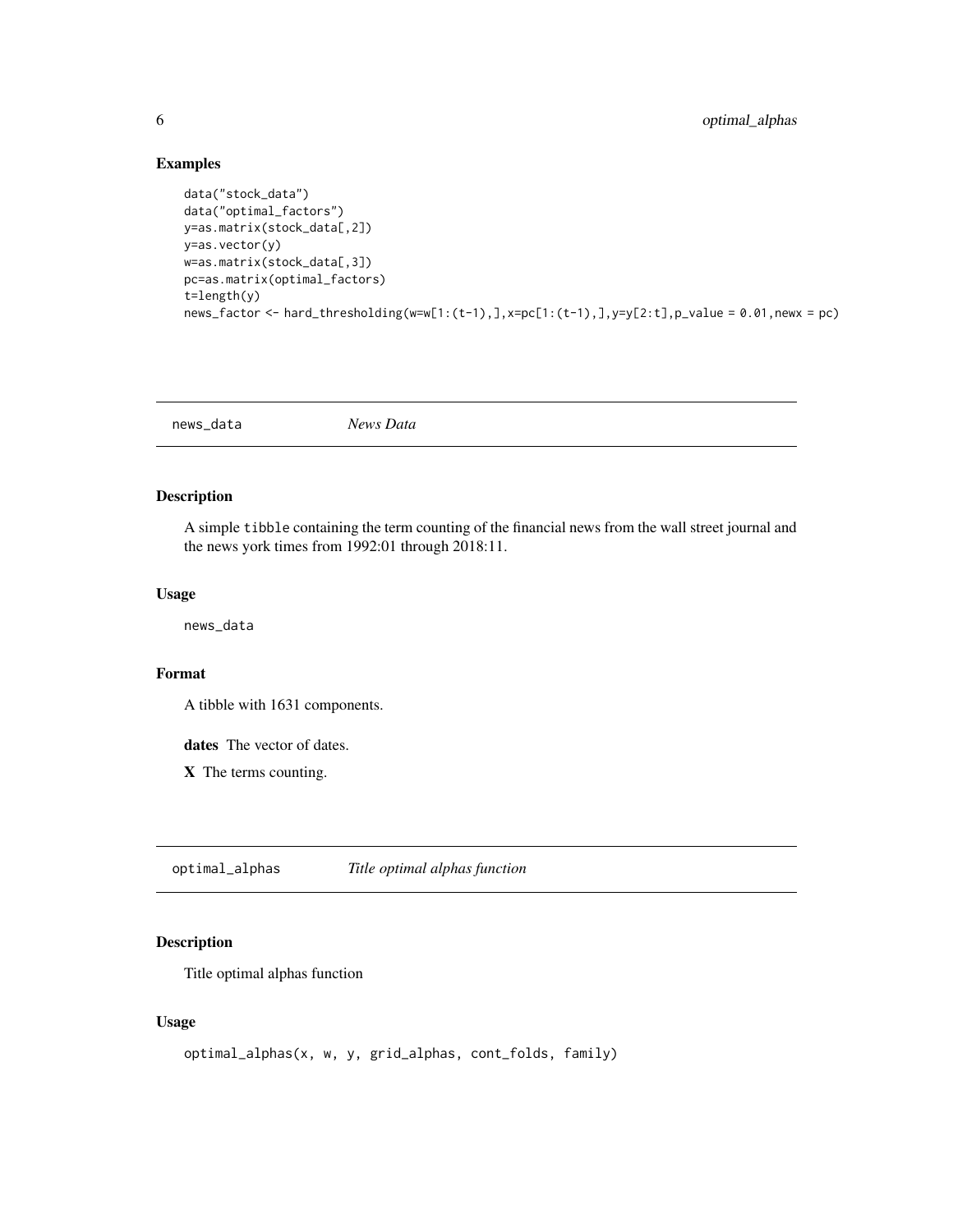## <span id="page-6-0"></span>optimal\_factors 7

#### Arguments

| $\mathsf{x}$ | A matrix of variables to be selected by shrinkrage methods.              |
|--------------|--------------------------------------------------------------------------|
| W            | A matrix or vector of variables that cannot be selected (no shrinkrage). |
| <b>y</b>     | response variable.                                                       |
| grid_alphas  | a grid of alphas between 0 and 1.                                        |
| cont_folds   | Set TRUE for contiguous folds used in time depedent data.                |
| family       | The glmnet family.                                                       |

#### Value

lambdas\_opt a vector with the optimal alpha and lambda.

#### Examples

```
set.seed(1)
data("stock_data")
data("news_data")
y=as.matrix(stock_data[1:200,2])
w=as.matrix(stock_data[1:200,3])
data("news_data")
X=news_data[1:200,2:ncol(news_data)]
x=as.matrix(X)
grid_alphas=seq(by=0.25,to=1,from=0.5)
cont_folds=TRUE
t=length(y)
optimal_alphas=optimal_alphas(x[1:(t-1),],
w[1:(t-1),],y[2:t],grid_alphas,TRUE,"gaussian")
```
optimal\_factors *Optimal Factors*

## Description

A simple vector containing the Optimal factors select by optimal\_number\_factors function.

## Usage

optimal\_factors

## Format

A vector with 1 component.

optimal fators x The vector of factor.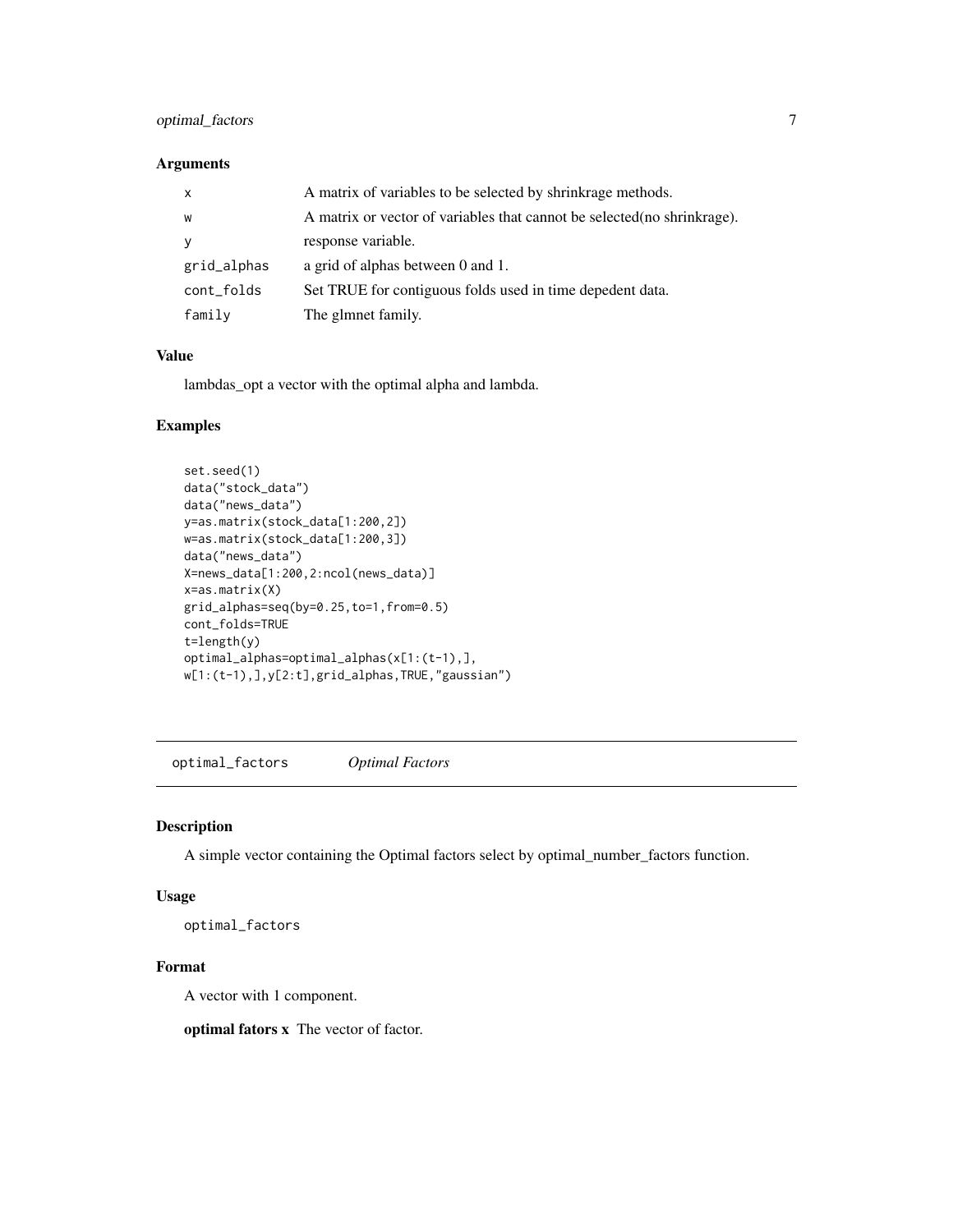<span id="page-7-0"></span>optimal\_number\_factors

*optimal number of factors function*

#### Description

optimal number of factors function

#### Usage

optimal\_number\_factors(x, kmax)

## Arguments

|      | a matrix x.                   |
|------|-------------------------------|
| kmax | the maximum number of factors |

## Value

a list with the optimal factors.

## Examples

data("optimal\_x") optimal\_factor <- optimal\_number\_factors(x=optimal\_x,kmax=8)

optimal\_x *Optimal x*

## Description

A simple matrix containing the optimal words selected by Elastic Net from 1992:01 through 2018:11.

#### Usage

optimal\_x

## Format

A matrix with the most predictive terms.

x The matrix with 4 components.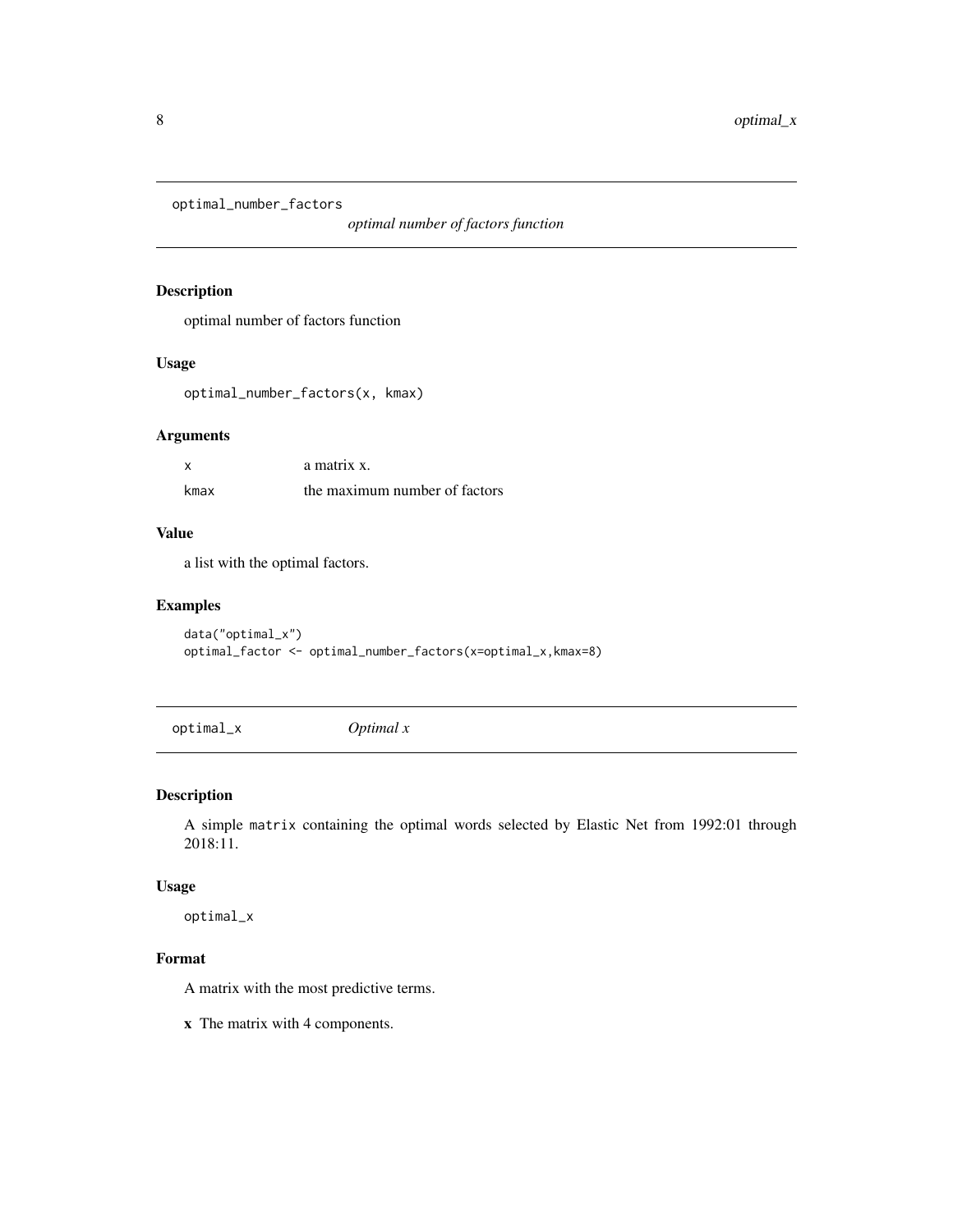<span id="page-8-0"></span>stock\_data *Stock Data*

## Description

A simple tibble containing the S&P 500 return and the VIX volatility index from 1992:01 through 2018:11.

## Usage

stock\_data

#### Format

A tibble with 3 components.

dates The vector of dates.

sp\_return The S&P 500 returns.

vix The volatility index.

text\_forecast *Text Forecast function*

## Description

Text Forecast function

## Usage

text\_forecast(x, y, h, intercept)

## Arguments

|           | the input matrix x.                                  |
|-----------|------------------------------------------------------|
|           | the response variable                                |
| h         | the forecast horizon                                 |
| intercept | TRUE for include intercept in the forecast equation. |

### Value

The h step ahead forecast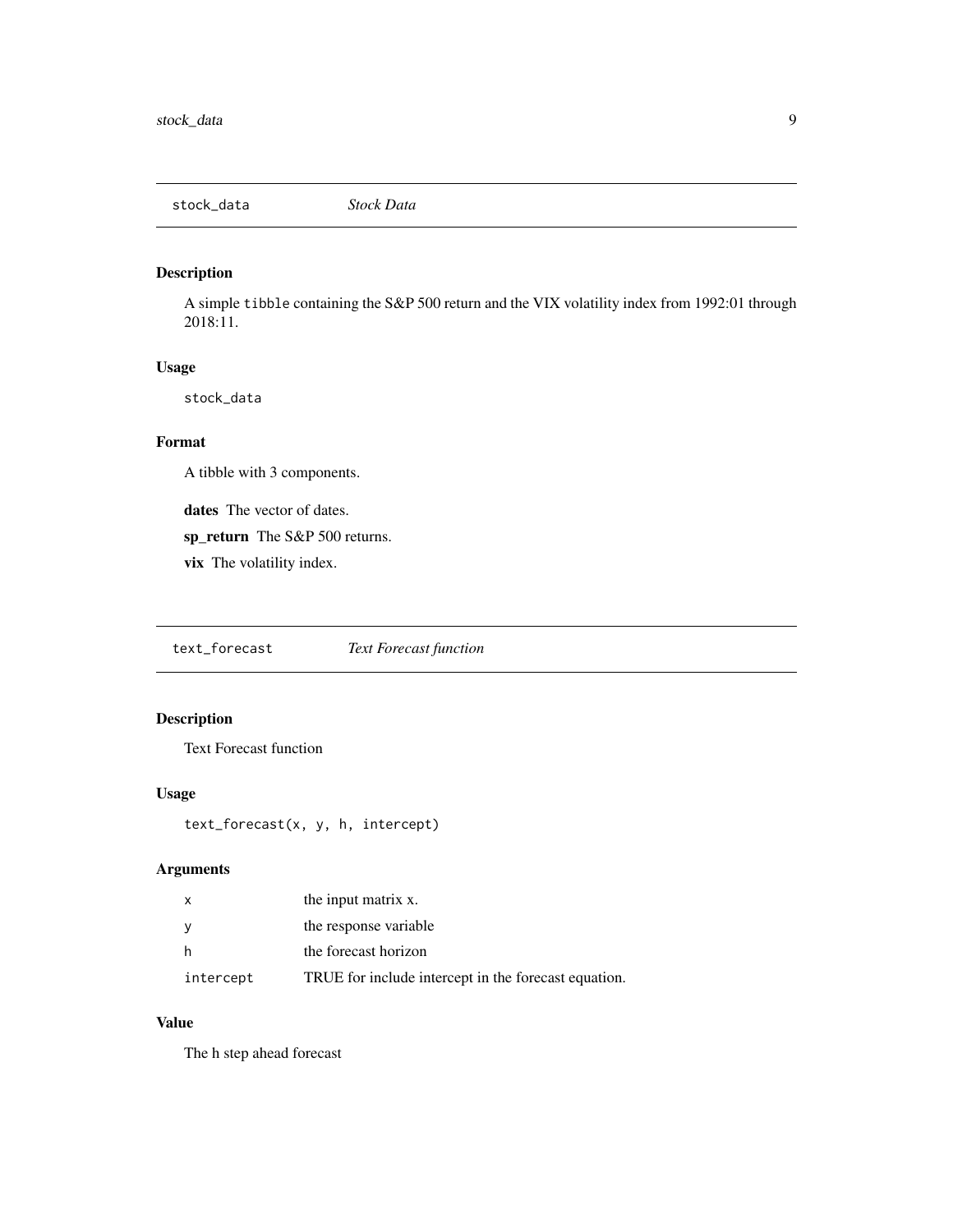## Examples

```
set.seed(1)
data("stock_data")
data("news_data")
y=as.matrix(stock_data[,2])
w=as.matrix(stock_data[,3])
data("news_data")
data("optimal_factors")
pc=optimal_factors
z=cbind(w,pc)
fcsts=text_forecast(z,y,1,TRUE)
```
text\_nowcast *text nowcast*

## Description

text nowcast

#### Usage

text\_nowcast(x, y, intercept)

#### Arguments

|           | the input matrix x. It should have 1 observation more that y. |
|-----------|---------------------------------------------------------------|
|           | the response variable                                         |
| intercept | TRUE for include intercept in the forecast equation.          |

## Value

the nowcast h=0 for the variable y.

## Examples

```
set.seed(1)
data("stock_data")
data("news_data")
y=as.matrix(stock_data[,2])
w=as.matrix(stock_data[,3])
data("news_data")
data("optimal_factors")
pc=optimal_factors
z=cbind(w,pc)
t=length(y)
ncsts=text_nowcast(z,y[1:(t-1)],TRUE)
```
<span id="page-9-0"></span>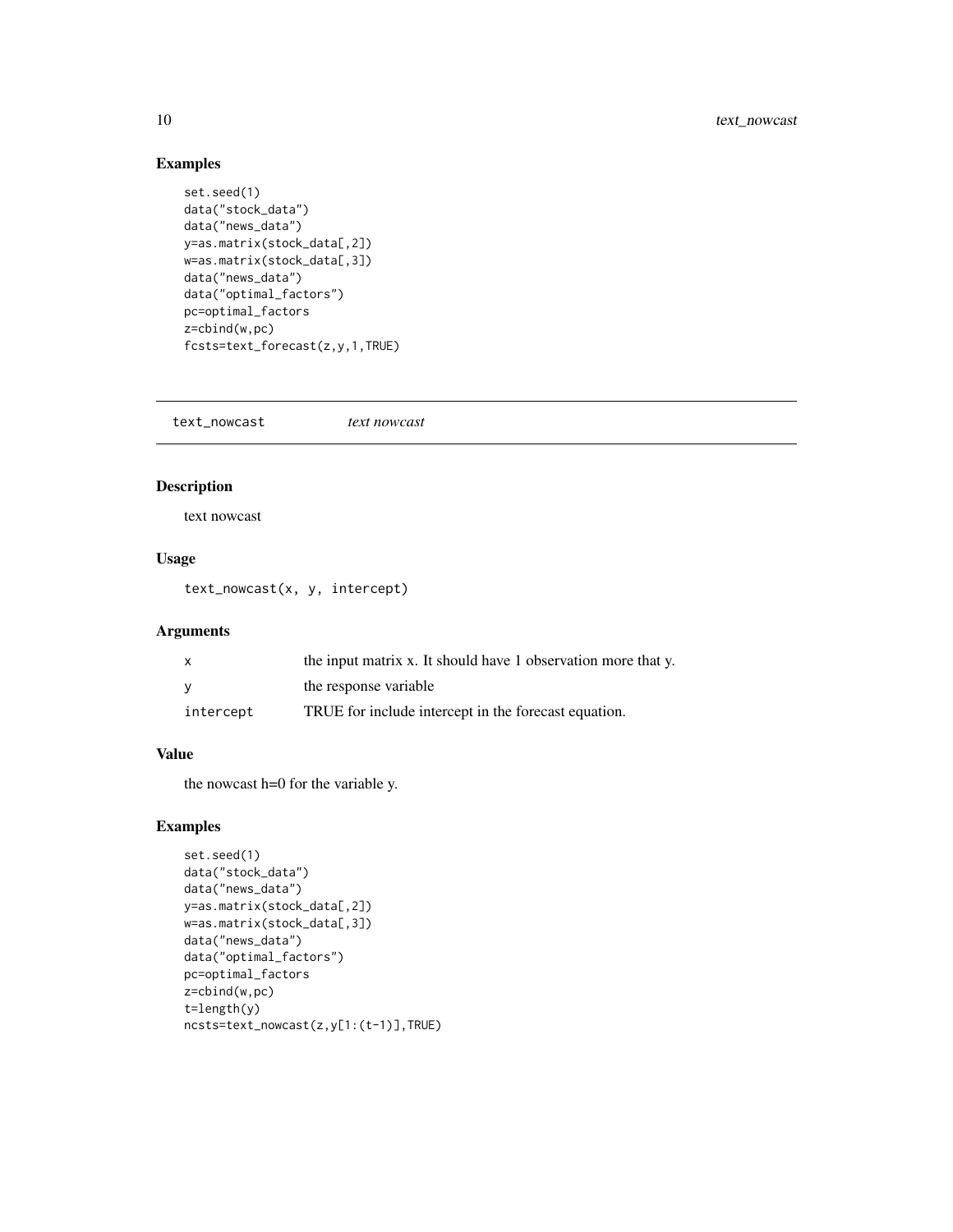<span id="page-10-0"></span>

## Description

tf-idf function

## Usage

tf\_idf(x)

## Arguments

x a input matrix x of terms counting.

#### Value

a list with the terms tf-idf and the terms tf-idf in descending order.

## Examples

```
data("news_data")
X=as.matrix(news_data[,2:ncol(news_data)])
tf_idf_terms = tf_idf(X)
```
top\_terms *Top Terms Function*

## Description

Top Terms Function

## Usage

```
top_terms(x, w, y, alpha, lambda, k, wordcloud, max.words, scale, rot.per,
 family)
```

| x      | the input matrix of terms to be selected.                                  |
|--------|----------------------------------------------------------------------------|
| w      | optional argument, the input matrix of structured data to not be selected. |
| y      | the response variable                                                      |
| alpha  | the glmnet alpha                                                           |
| lambda | the glmnet lambda                                                          |
| k      | the k top terms                                                            |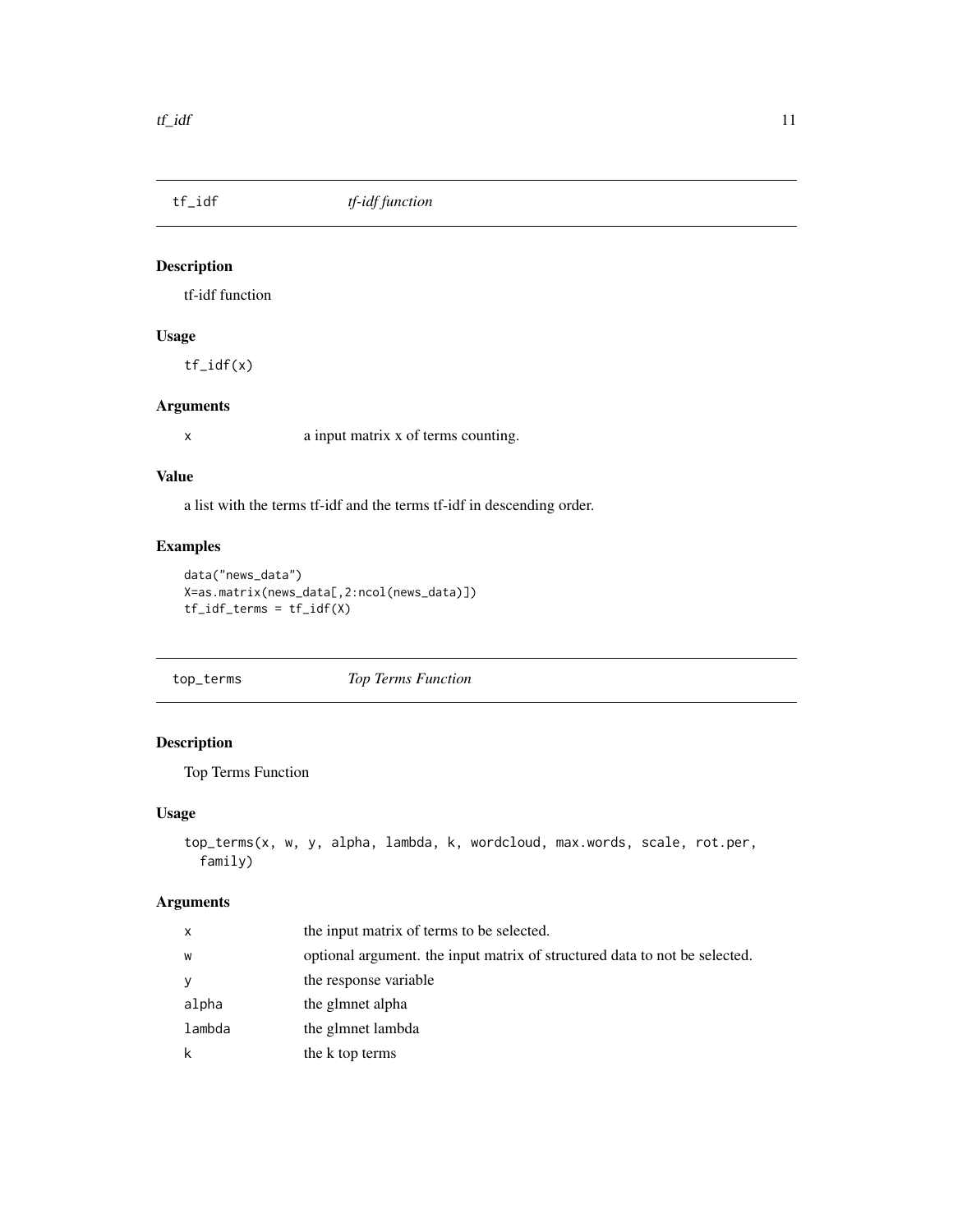<span id="page-11-0"></span>

| wordcloud | set TRUE to plot the wordcloud               |
|-----------|----------------------------------------------|
| max.words | the maximum number of words in the wordcloud |
| scale     | the wordcloud size.                          |
| rot.per   | wordcloud proportion 90 degree terms         |
| family    | glmnet family                                |

#### Value

the top k terms and the corresponding wordcloud.

#### Examples

```
set.seed(1)
data("stock_data")
data("news_data")
y=as.matrix(stock_data[,2])
w=as.matrix(stock_data[,3])
data("news_data")
X=news_data[,2:ncol(news_data)]
x=as.matrix(X)
grid_alphas=seq(by=0.05,to=0.95,from=0.05)
cont_folds=TRUE
t=length(y)
optimal_alphas=optimal_alphas(x[1:(t-1),],w[1:(t-1),],
y[2:t],grid_alphas,TRUE,"gaussian")
top_trms<- top_terms(x[1:(t-1),],w[1:(t-1),],y[2:t],
optimal_alphas[[1]], optimal_alphas[[2]],10,TRUE,
10,c(2,0.3),.15,"gaussian")
```
tv\_dictionary *tv dictionary function*

## Description

tv dictionary function

#### Usage

tv\_dictionary(x, w, y, alpha, lambda, newx, family)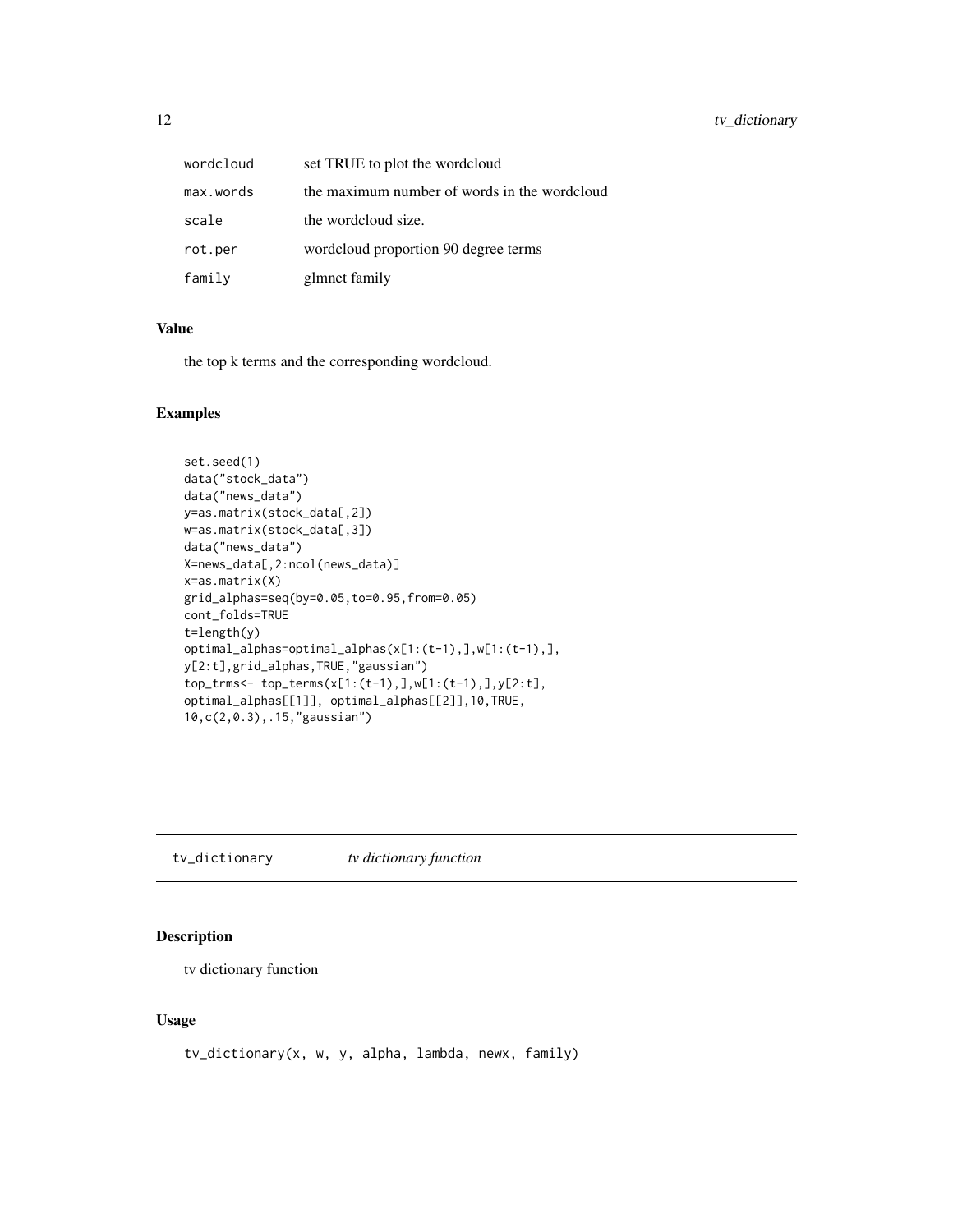#### <span id="page-12-0"></span>Arguments

| X      | A matrix of variables to be selected by shrinkrage methods.                                            |
|--------|--------------------------------------------------------------------------------------------------------|
| W      | Optional Argument. A matrix of variables to be selected by shrinkrage methods.                         |
| y      | the response variable.                                                                                 |
| alpha  | the alpha required in glmnet.                                                                          |
| lambda | the lambda required in glmnet.                                                                         |
| newx   | Matrix that selection will applied. Useful for time series, when we need the<br>observation at time t. |
| family | the glmnet family.                                                                                     |

#### Value

X\_star: a list with the coefficients and a sparse matrix with the most predictive terms.

## Examples

```
set.seed(1)
data("stock_data")
data("news_data")
y=as.matrix(stock_data[1:200,2])
w=as.matrix(stock_data[1:200,3])
data("news_data")
X=news_data[1:200,2:ncol(news_data)]
x=as.matrix(X)
grid_alphas=seq(by=0.5,to=1,from=0.5)
cont_folds=TRUE
t=length(y)
optimal_alphas=optimal_alphas(x[1:(t-1),],w[1:(t-1),],
y[2:t],grid_alphas,TRUE,"gaussian")
x_star=tv_dictionary(x=x[1:(t-1),],w=w[1:(t-1),],y=y[2:t],
alpha=optimal_alphas[1],lambda=optimal_alphas[2],newx=x,family="gaussian")
```
tv\_sentiment\_index *tv sentiment index function*

#### Description

tv sentiment index function

#### Usage

```
tv_sentiment_index(x, w, y, alpha, lambda, newx, family, k)
```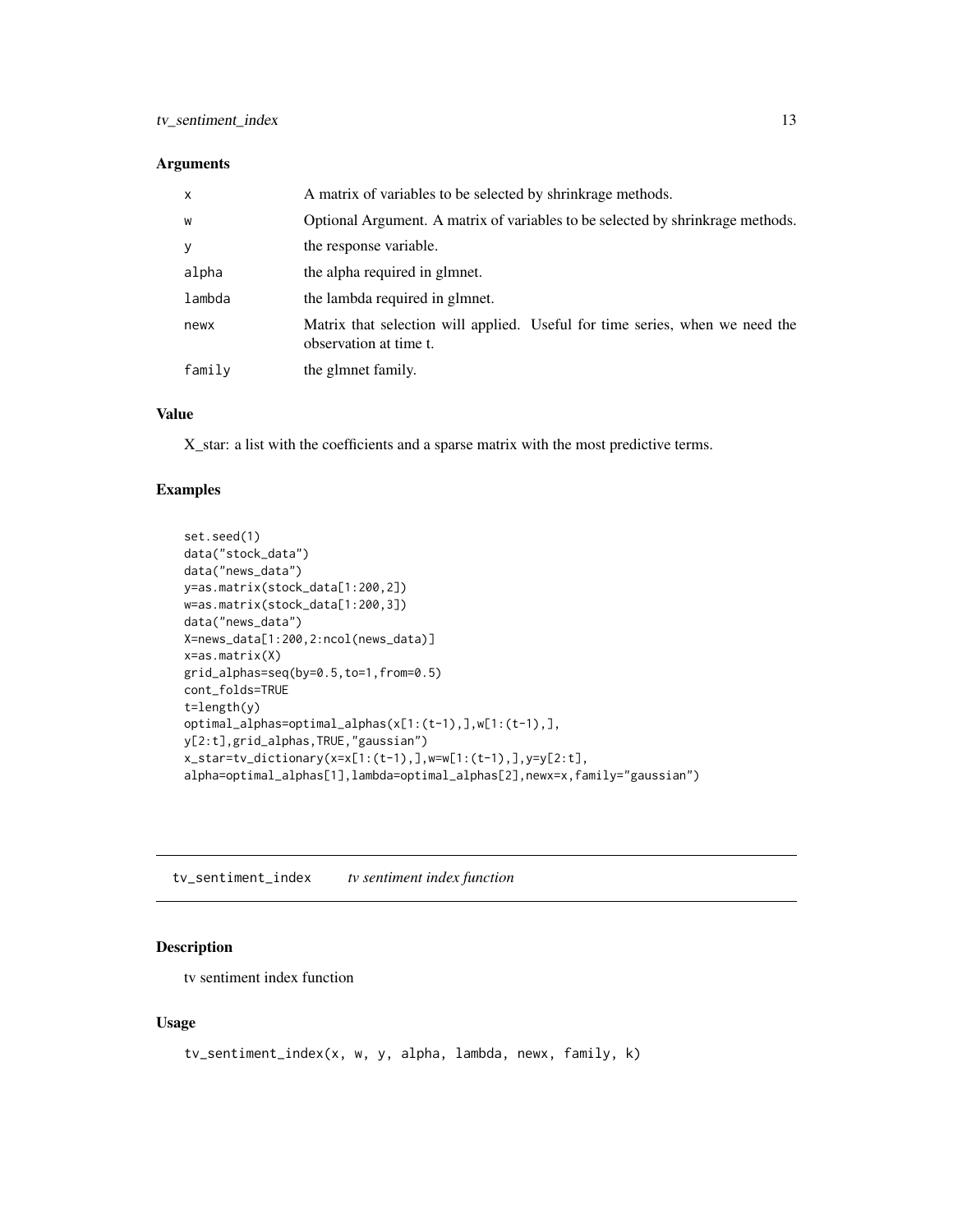#### <span id="page-13-0"></span>Arguments

| $\mathsf{x}$ | A matrix of variables to be selected by shrinkrage methods.                                               |
|--------------|-----------------------------------------------------------------------------------------------------------|
| W            | Optional Argument. A matrix of variables to be selected by shrinkrage methods.                            |
| У            | the response variable.                                                                                    |
| alpha        | the alpha required in glmnet.                                                                             |
| lambda       | the lambda required in glmnet.                                                                            |
| newx         | Matrix that selection will be applied. Useful for time series, when we need the<br>observation at time t. |
| family       | the glmnet family.                                                                                        |
| k            | the highest positive and negative coefficients to be used.                                                |

## Value

The time-varying sentiment index. The index is based on the word/term counting and is computed using: tv\_index=(pos-neg)/(pos+neg).

### Examples

```
suppressWarnings(RNGversion("3.5.0"))
set.seed(1)
data("stock_data")
data("news_data")
y=as.matrix(stock_data[,2])
w=as.matrix(stock_data[,3])
data("news_data")
X=news_data[,2:ncol(news_data)]
x=as.matrix(X)
grid_alphas=0.05
cont_folds=TRUE
t=length(y)
optimal_alphas=optimal_alphas(x[1:(t-1),],w[1:(t-1),],
y[2:t],grid_alphas,TRUE,"gaussian")
tv_index <- tv_sentiment_index(x[1:(t-1),],w[1:(t-1),],y[2:t],
optimal_alphas[[1]],optimal_alphas[[2]],x,"gaussian",2)
```
tv\_sentiment\_index\_all\_coefs *TV sentiment index using all positive and negative coefficients.*

## Description

TV sentiment index using all positive and negative coefficients.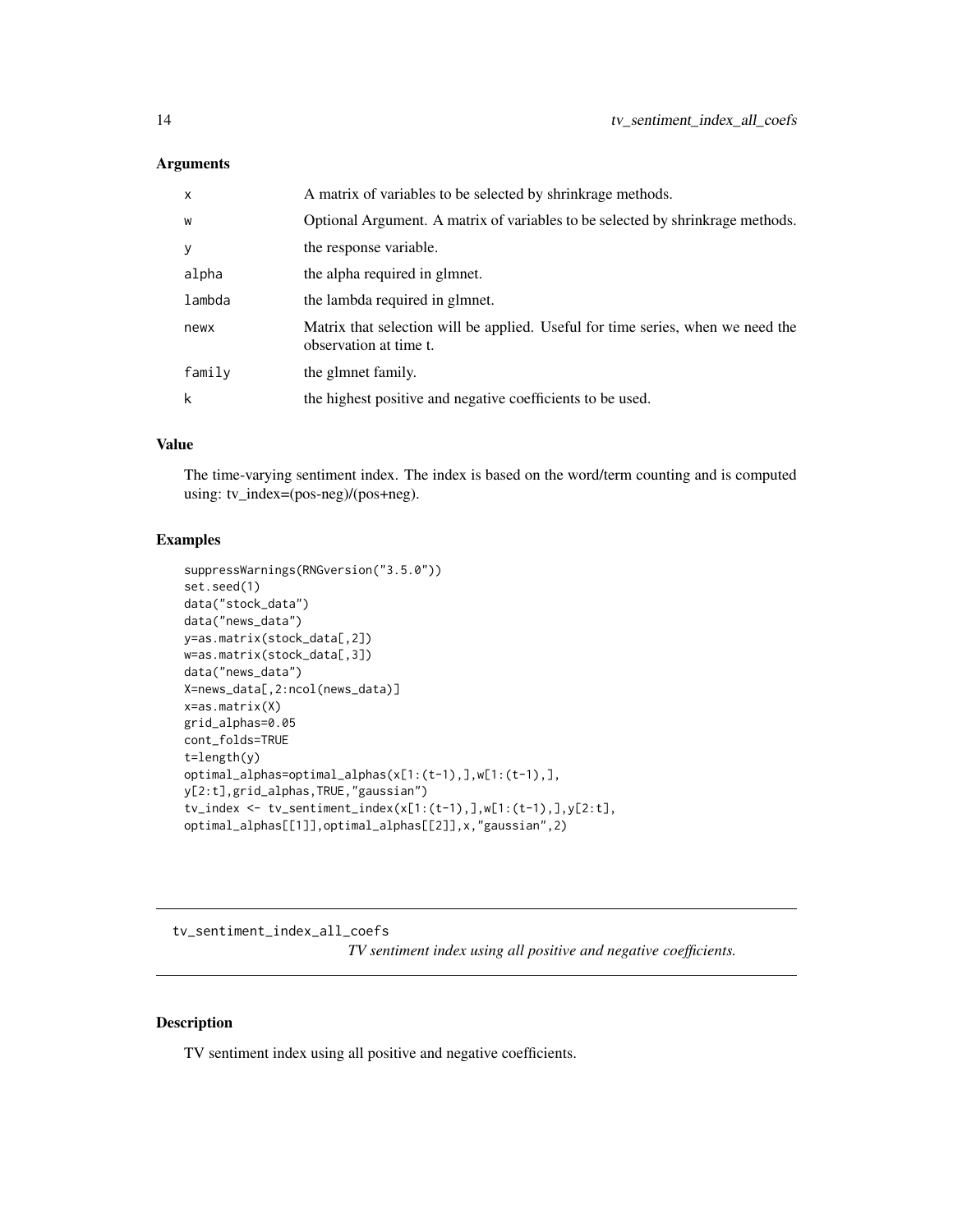#### <span id="page-14-0"></span>Usage

```
tv_sentiment_index_all_coefs(x, w, y, alpha, lambda, newx, family, scaled,
 k_mov_avg, type_mov_avg)
```
#### Arguments

| $\mathsf{x}$ | A matrix of variables to be selected by shrinkrage methods.                                               |
|--------------|-----------------------------------------------------------------------------------------------------------|
| W            | Optional Argument. A matrix of variables to be selected by shrinkrage methods.                            |
| y            | the response variable.                                                                                    |
| alpha        | the alpha required in glmnet.                                                                             |
| lambda       | the lambda required in glmnet.                                                                            |
| newx         | Matrix that selection will be applied. Useful for time series, when we need the<br>observation at time t. |
| family       | the glmnet family.                                                                                        |
| scaled       | Set TRUE for scale and FALSE for no scale.                                                                |
| k_mov_avg    | The moving average order.                                                                                 |
| type_mov_avg | The type of moving average. See movavg.                                                                   |

## Value

A list with the net, postive and negative sentiment index. The net time-varying sentiment index. The index is based on the word/term counting and is computed using: tv\_index=(pos-neg)/(pos+neg). The postive sentiment index is computed using: tv\_index\_pos=pos/(pos+neg) and the negative tv\_index\_neg=neg/(pos+neg).

#### Examples

```
suppressWarnings(RNGversion("3.5.0"))
set.seed(1)
data("stock_data")
data("news_data")
y=as.matrix(stock_data[,2])
w=as.matrix(stock_data[,3])
data("news_data")
X=news_data[,2:ncol(news_data)]
x=as.matrix(X)
grid_alphas=0.05
cont_folds=TRUE
t=length(y)
optimal_alphas=optimal_alphas(x=x[1:(t-1),],
                    y=y[2:t],grid_alphas=grid_alphas,cont_folds=TRUE,family="gaussian")
tv_idx=tv_sentiment_index_all_coefs(x=x[1:(t-1),],y=y[2:t],alpha = optimal_alphas[1],
                                 lambda = optimal_alphas[2],newx=x,
                                 scaled = TRUE, k_mov_avg = 4, type_mov_avg = "s")
```